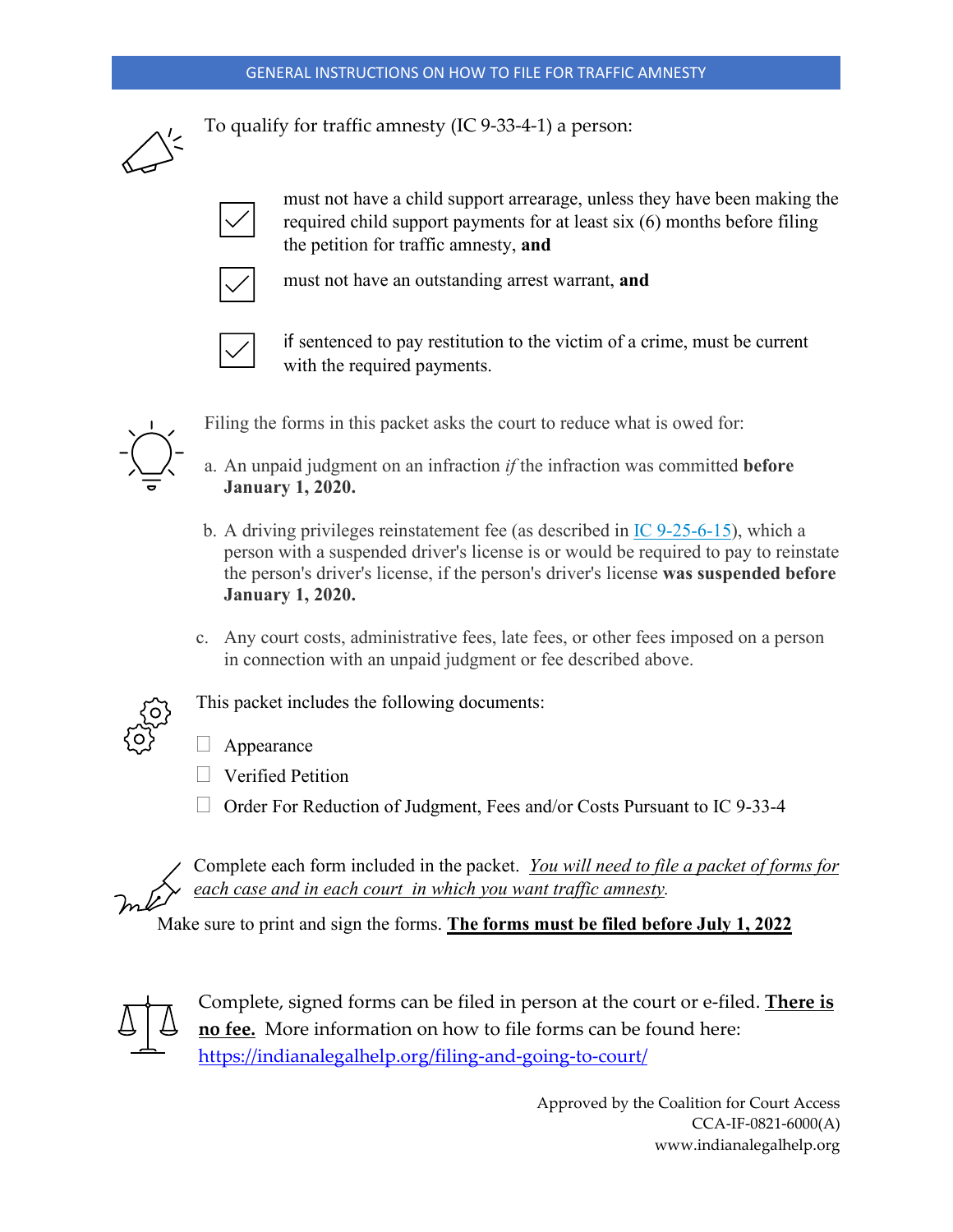|                                                                                                                                   | <b>STATE OF INDIANA</b><br>COUNTY OF COUNTY                                 |                                                                                                                                    |                                                                                                                                                                                                  | IN THE COUNTY                                                                                                                                                         | <b>COURT TYPE COURT</b>                                                                                                      |  |  |  |  |
|-----------------------------------------------------------------------------------------------------------------------------------|-----------------------------------------------------------------------------|------------------------------------------------------------------------------------------------------------------------------------|--------------------------------------------------------------------------------------------------------------------------------------------------------------------------------------------------|-----------------------------------------------------------------------------------------------------------------------------------------------------------------------|------------------------------------------------------------------------------------------------------------------------------|--|--|--|--|
|                                                                                                                                   |                                                                             |                                                                                                                                    |                                                                                                                                                                                                  | <b>CASE NO. CASE NUMBER</b>                                                                                                                                           |                                                                                                                              |  |  |  |  |
|                                                                                                                                   | State of Indiana,<br>VS.<br><b>YOUR NAME</b>                                |                                                                                                                                    |                                                                                                                                                                                                  | Date of Birth DATE OF BIRTH<br>FOR THE SECTION ABOVE THE DOTTED LINE, LOOK AT THE COURT PAPERS<br>YOU HAVE IN YOUR TRAFFIC CASE AND FILL IN THE INFORMATION HERE. ADD |                                                                                                                              |  |  |  |  |
|                                                                                                                                   |                                                                             |                                                                                                                                    |                                                                                                                                                                                                  | DATE OF BIRTH AND LICENSE NUMBER.<br>Driver License # LICENSE NUMBER                                                                                                  |                                                                                                                              |  |  |  |  |
|                                                                                                                                   | Defendant                                                                   |                                                                                                                                    |                                                                                                                                                                                                  |                                                                                                                                                                       |                                                                                                                              |  |  |  |  |
|                                                                                                                                   | <b>APPEARANCE BY UNREPRESENTED PERSON IN TRAFFIC AMNESTY CASE</b>           |                                                                                                                                    |                                                                                                                                                                                                  |                                                                                                                                                                       |                                                                                                                              |  |  |  |  |
|                                                                                                                                   | 1.                                                                          | by a lawyer.                                                                                                                       | My name is YOUR FULL NAME                                                                                                                                                                        |                                                                                                                                                                       | and in this case I am not represented                                                                                        |  |  |  |  |
|                                                                                                                                   | 2.                                                                          | My contact information for receiving legal service of documents and case information as<br>required by Court Rules is:             |                                                                                                                                                                                                  |                                                                                                                                                                       |                                                                                                                              |  |  |  |  |
|                                                                                                                                   |                                                                             | Address:                                                                                                                           | <b>YOUR ADDRESS</b>                                                                                                                                                                              |                                                                                                                                                                       |                                                                                                                              |  |  |  |  |
| BY EMAIL. IF YOU WANT THE<br>$\overline{BOX}$ .                                                                                   |                                                                             | CHECK THIS BOX IF YOU WANT THE<br>' TO CONTACT YOU ONLY<br>COURT TO CONTACT YOU BY MAIL,<br>Phone:<br>Fax:<br>check the box below: | DO NOT CHECK THE Email address: YOUR EMAIL ADDRESS<br>I will accept service at the above email address.<br><b>YOUR PHONE</b><br><b>YOUR FAX</b><br><b>KAttorney General confidential address</b> |                                                                                                                                                                       | OR, if in a related case, you have used the Attorney General confidential address, you may<br>GENERAL'S CONFIDENTIAL ADDRESS |  |  |  |  |
|                                                                                                                                   | 3.<br>This is an IF case type as defined in Administrative Rule $8(B)(3)$ . |                                                                                                                                    |                                                                                                                                                                                                  |                                                                                                                                                                       |                                                                                                                              |  |  |  |  |
| SELECT WHETHER THERE ARE<br>OTHER RELATED CASES. IF<br>THERE ARE, FILL IN THE<br><b>CAPTION AND CASE</b><br><b>NUMBERS BELOW.</b> | 4.                                                                          |                                                                                                                                    | There are other cases related to this case: (If yes, please indicate below)<br>Yes<br>N <sub>o</sub><br>Caption and case number of related cases:                                                |                                                                                                                                                                       |                                                                                                                              |  |  |  |  |
|                                                                                                                                   |                                                                             | Caption:                                                                                                                           |                                                                                                                                                                                                  |                                                                                                                                                                       |                                                                                                                              |  |  |  |  |
|                                                                                                                                   |                                                                             | Caption:                                                                                                                           |                                                                                                                                                                                                  |                                                                                                                                                                       |                                                                                                                              |  |  |  |  |
|                                                                                                                                   | Page 1 of 2                                                                 |                                                                                                                                    |                                                                                                                                                                                                  |                                                                                                                                                                       | Approved by the Coalition for Court Access                                                                                   |  |  |  |  |

CCA-IF-0821-6000 www.indianalegalhelp.org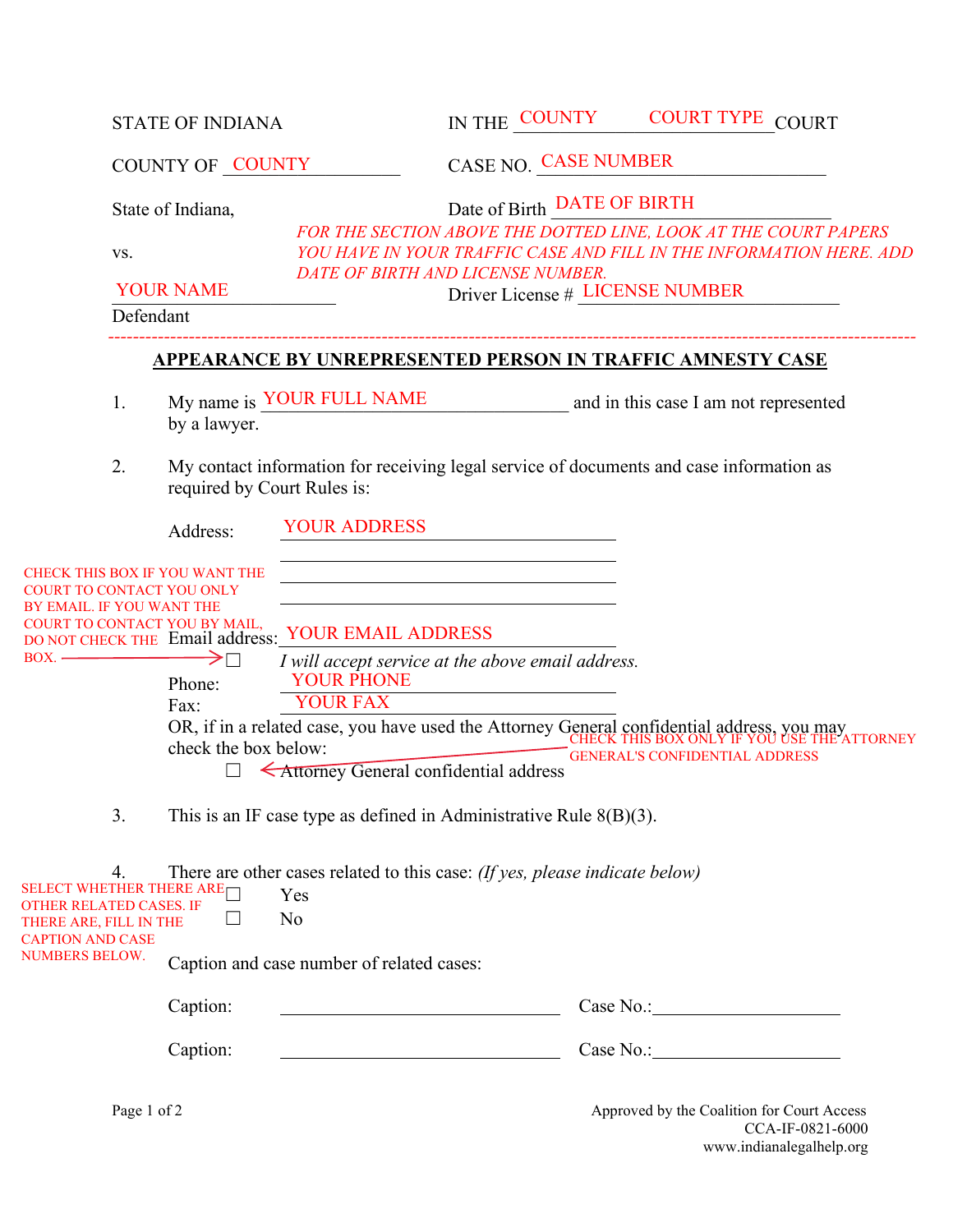| $Case No.$ :                                                                                                                      |  |  |  |
|-----------------------------------------------------------------------------------------------------------------------------------|--|--|--|
| Additional information as required by local rule:                                                                                 |  |  |  |
| IF ADDITIONAL INFORMATION IS REQUIRED BY LOCAL RULE, INCLUDE IT HERE.                                                             |  |  |  |
| <b>SIGN HERE</b>                                                                                                                  |  |  |  |
| Signature                                                                                                                         |  |  |  |
| <b>CERTIFICATE OF SERVICE</b>                                                                                                     |  |  |  |
| I certify that on DATE SENT TO PROSECUTOR<br>, the foregoing was served<br>to IF YOU WILL TAKE THESE TO THE COURT TO FILE, FILL T |  |  |  |
|                                                                                                                                   |  |  |  |

PROSECUTOR'S NAME AND THIS BLANK. ADDRESS

IF YOU WILL TAKE THESE TO THE COURT TO FILE, FILL THIS IN WHEN YOU FILE YOUR DOCUMENT. IF YOU WILL E-FILE THESE FORMS, WRITE "ELECTRONIC SERVICE" IN

 $SIGN$  HERE **Signature** 

Page 2 of 2 Approved by the Coalition for Court Access CCA-IF-0821-6000 www.indianalegalhelp.org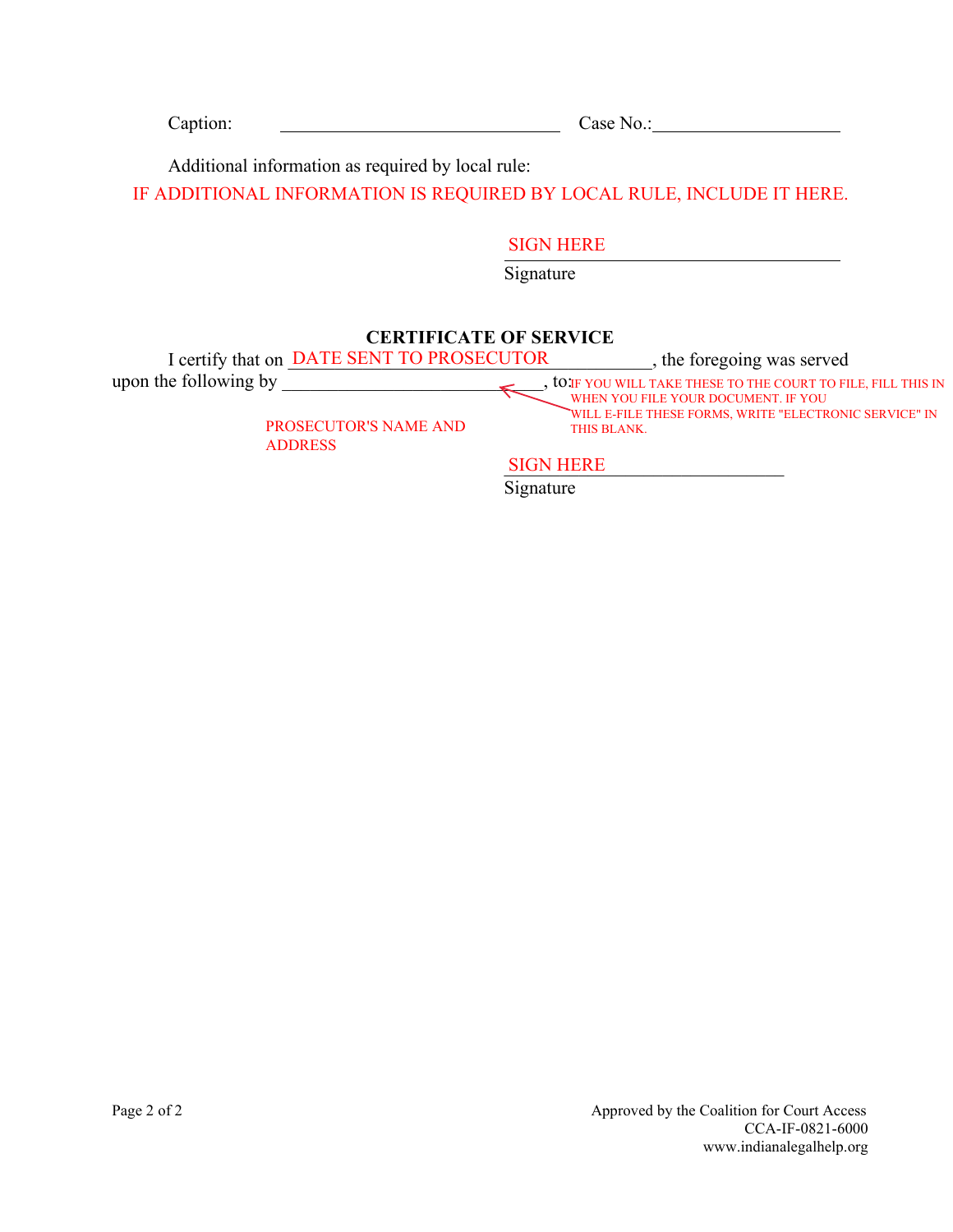STATE OF INDIANA IN THE COUNTY COURT TYPE COURT COURT TYPE

COUNTY OF COUNTY CASE NO. CASE NUMBER COUNTY OF COUNTY

State of Indiana, State of Birth DATE OF BIRTH

*FOR THE SECTION ABOVE THE DOTTED LINE, LOOK AT THE COURT PAPERS YOU HAVE IN YOUR TRAFFIC CASE AND FILL IN THE INFORMATION HERE. ADD DATE OF BIRTH AND LICENSE NUMBER.*

YOUR NAME Driver License # LICENSE NUMBER

Defendant

vs.

#### **VERIFIED PETITION FOR REDUCTION OF JUDGMENT, FEES, AND/OR COSTS PURSUANT TO IC 9-33-4**  -----------------------------------------------------------------------------------------------------------------------------------------

\_\_\_\_\_\_\_\_\_\_\_\_\_\_\_\_\_\_\_\_\_\_\_\_\_\_\_\_\_\_\_\_, Defendant, petitions the Court, pursuant to Indiana Code Chapter § 9-33-4, for a reduction in "unpaid fees" (as that term is defined in IC § 9-33-4-3). The following statements are made in support of Defendant's Verified Petition for Traffic Amnesty. YOUR NAME

1. Defendant is a "qualified person" (as that term is defined in IC § 9-33-4-3) and has unpaid fees or is or would be required to pay a driving privileges reinstatement fee to obtain a valid driver's license.

2. Defendant's full name appears in the first sentence of Defendant's Verified Petition for Traffic Amnesty.

3. Defendant's other legal names or aliases are \_\_\_\_\_\_\_\_\_\_\_\_\_\_\_\_\_\_\_\_\_\_\_\_\_\_\_\_\_\_\_\_\_\_\_\_\_\_\_\_\_\_\_\_\_\_\_\_\_\_\_\_\_\_\_\_\_\_\_\_\_\_\_\_\_\_\_\_\_\_\_\_\_\_\_\_\_\_\_\_\_. OTHER LEGAL NAMES OR ALIASES YOUR HAVE USED

4. Defendant's date of birth appears in the caption of Defendant's Verified Petition for Traffic Amnesty.

5. Defendant affirms:

CHECK THE BOX THAT IS TRUE

 $\Box$  Defendant does not owe a child support arrearage.

- $\Box$  Defendant owes a child support arrearage but has been making the required child support payments for at least the preceding six months.
- $\Box$  Defendant owes a child support arrearage and did not make the required child support payments during the preceding six months.

6. Defendant affirms:

CHECK THE BOX THAT IS TRUE

- $\Box$  Defendant does not have an outstanding arrest warrant.
	- $\Box$  Defendant does have an outstanding arrest warrant.

7. Defendant affirms:

CHECK THE BOX THAT IS TRUE

 $\Box$  Defendant was not sentenced to pay restitution to the victim of a crime.

 $\Box$  Defendant was sentenced to pay restitution to the victim of a crime but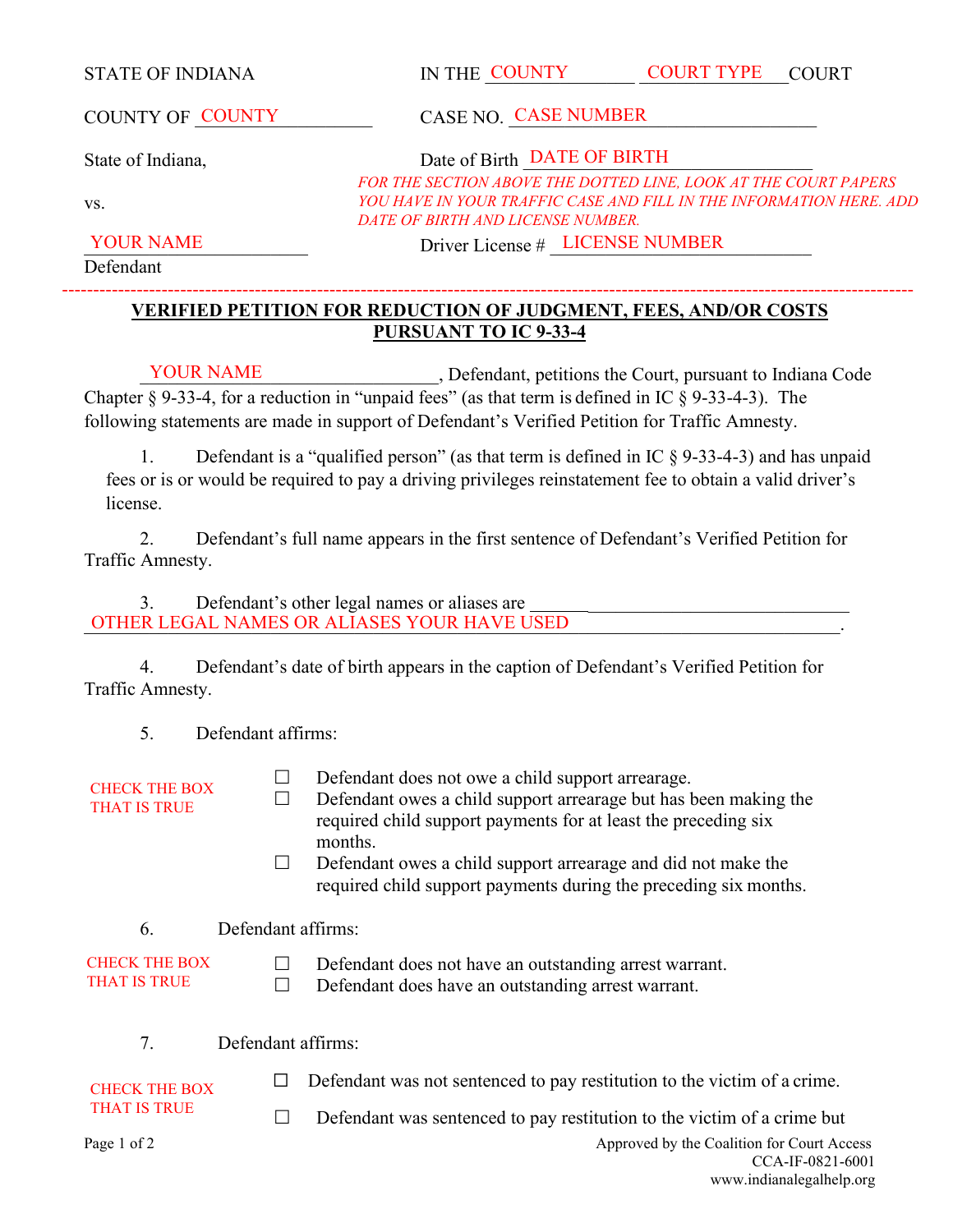is current with the required payments.

 $\Box$  Defendant was sentenced to pay restitution to the victim of a crime and is not current with the required payments.

[1](#page-4-0) SOCIAL SECURITY NUMBER LAST FOUR DIGITS OF YOUR

8. The last four digits of Defendant's social security number are .

9. Defendant's driver license number appears in the caption of Defendant's Verified Petition for Traffic Amnesty.

10. The case number or court cause number of the relevant violation appears in the caption of Defendant's Verified Petition for Traffic Amnesty.

11. Defendant believes the following information may assist the Court: ADDITIONAL INFORMATION YOU BELIEVE MAY HELP THE COURT UNDERSTAND WHY YOU NEED THE COURT TO GRANT YOUR PETITION FOR TRAFFIC AMNESTY

\_\_\_\_\_\_\_\_\_\_\_\_\_\_\_\_\_\_\_\_\_\_\_\_\_\_\_\_\_\_\_\_\_\_\_\_\_\_\_\_\_\_\_\_\_\_\_\_\_\_\_\_\_\_\_\_\_\_\_\_\_\_\_\_\_\_\_\_\_\_\_\_\_\_\_\_\_\_\_\_\_\_\_\_

\_\_\_\_\_\_\_\_\_\_\_\_\_\_\_\_\_\_\_\_\_\_\_\_\_\_\_\_\_\_\_\_\_\_\_\_\_\_\_\_\_\_\_\_\_\_\_\_\_\_\_\_\_\_\_\_\_\_\_\_\_\_\_\_\_\_\_\_\_\_\_\_\_\_\_\_\_\_\_\_\_\_\_\_ \_\_\_\_\_\_\_\_\_\_\_\_\_\_\_\_\_\_\_\_\_\_\_\_\_\_\_\_\_\_\_\_\_\_\_\_\_\_\_\_\_\_\_\_\_\_\_\_\_\_\_\_\_\_\_\_\_\_\_\_\_\_\_\_\_\_\_\_\_\_\_\_\_\_\_\_\_\_\_\_\_\_\_\_

\_\_\_\_\_\_\_\_\_\_\_\_\_\_\_\_\_\_\_\_\_\_\_\_\_\_\_\_\_\_\_\_\_\_\_\_\_\_\_\_\_\_\_\_\_\_\_\_\_\_\_\_\_\_\_\_\_\_\_\_\_\_\_\_\_\_\_\_\_\_\_\_\_\_\_\_\_\_\_\_\_\_\_\_

Wherefore, Defendant requests: (1) that the Court reduce Defendant's unpaid fees in the abovecaptioned cause by 50% (fifty percent) pursuant to Indiana Code Chapter 9-33-4; and (2) that the Court issue an Order to the Indiana Bureau of Motor Vehicles reducing the reinstatement fees owed by 50% (fifty percent).

**I affirm under penalties for perjury that the foregoing representations and statements are true.**

SIGN HERE

|                                                                                |                                           | Signature |                                                                                                                    |  |  |  |  |
|--------------------------------------------------------------------------------|-------------------------------------------|-----------|--------------------------------------------------------------------------------------------------------------------|--|--|--|--|
| <b>PRINT NAME HERE</b><br><b>Printed Name</b><br><b>CERTIFICATE OF SERVICE</b> |                                           |           |                                                                                                                    |  |  |  |  |
|                                                                                | I certify that on DATE SENT TO PROSECUTOR |           | , the foregoing was served upon                                                                                    |  |  |  |  |
| the following by                                                               |                                           | to:       | IF YOU WILL TAKE THESE TO THE COURT TO FILE, FILL THIS IN<br>WHEN YOU FILE YOUR DOCUMENT. IF YOU WILL E-FILE THESE |  |  |  |  |
| <b>ADDRESS</b>                                                                 | <b>PROSECUTOR'S NAME AND</b>              |           | FORMS, WRITE "ELECTRONIC SERVICE" IN THIS BLANK.<br><b>SIGN HERE</b><br>Signature                                  |  |  |  |  |

<span id="page-4-0"></span>Page 2 of 2 Approved by the Coalition for Court Access <sup>1</sup> Pursuant to Administrative Rule  $9(G)(2)(f)$ , complete social security numbers of living persons shall be excluded from public access. If the Court needs Defendant's complete social security number in order to proceed, then Defendant (a selfrepresented litigant) respectfully requests the Court's assistance.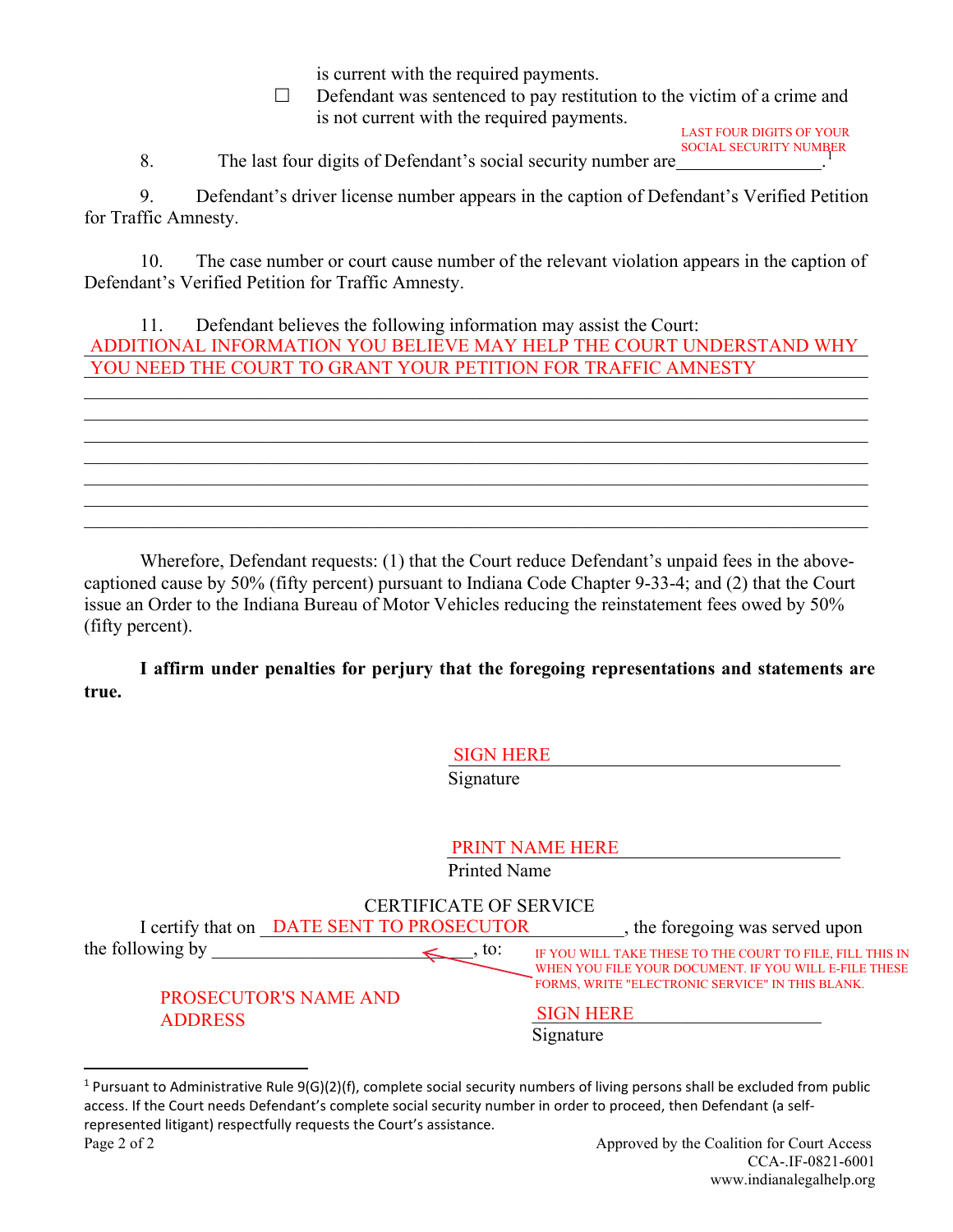STATE OF INDIANA IN THE COUNTY COURT TYPE COURT COURT TYPE

COUNTY OF COUNTY

COUNTY OF COUNTY CASE NO. CASE NUMBER

State of Indiana, State of Birth DATE OF BIRTH

*FOR THE SECTION ABOVE THE DOTTED LINE, LOOK AT THE COURT PAPERS YOU*  HAVE IN YOUR TRAFFIC CASE AND FILL IN THE INFORMATION HERE. ADD DATE OF *BIRTH AND LICENSE NUMBER.*

YOUR NAME Driver License # LICENSE NUMBER

Defendant

vs.

## **ORDER FOR REDUCTION OF JUDGMENT, FEES, AND/OR COSTS PURSUANT TO IC 9-33-4**

----------------------------------------------------------------------------------------------------------------------------

This matter is before the Court on a Verified Petition for Traffic Amnesty filed in accordance with IC 9-33-4-4.

The Petitioner was not required to pay a filing fee.

The Court finds that the Petition complies with the pleading requirements of IC 9-33-4-4(a) and has been properly served on the Prosecuting Attorney.



or

☐Hearing was held and evidence was presented on the Petition.

The Petitioner seeks a reduction of judgment, fees and/or costs associated with the following violation(s):

 $\mathcal{L}_\mathcal{L} = \mathcal{L}_\mathcal{L} = \mathcal{L}_\mathcal{L} = \mathcal{L}_\mathcal{L} = \mathcal{L}_\mathcal{L} = \mathcal{L}_\mathcal{L} = \mathcal{L}_\mathcal{L} = \mathcal{L}_\mathcal{L} = \mathcal{L}_\mathcal{L} = \mathcal{L}_\mathcal{L} = \mathcal{L}_\mathcal{L} = \mathcal{L}_\mathcal{L} = \mathcal{L}_\mathcal{L} = \mathcal{L}_\mathcal{L} = \mathcal{L}_\mathcal{L} = \mathcal{L}_\mathcal{L} = \mathcal{L}_\mathcal{L}$ 

CASE NO. OF RELEVANT VIOLATION DATE OF VIOLATION

Unpaid costs related to this violation include:

 $\Box$ Unpaid Judgment, court costs, administrative fees, late fees or other fees; and/or

☐Driving Privileges Reinstatement fee

☐The Court now DENIES the Petition for Traffic Amnesty.

 $\Box$ The Court now finds that the Petitioner is a qualified person under IC 9-33-4, and the violation(s) giving rise to the unpaid fees was/were committed before January 1, 2020. Therefore, the Court now GRANTS the Petition for Traffic Amnesty as follows: